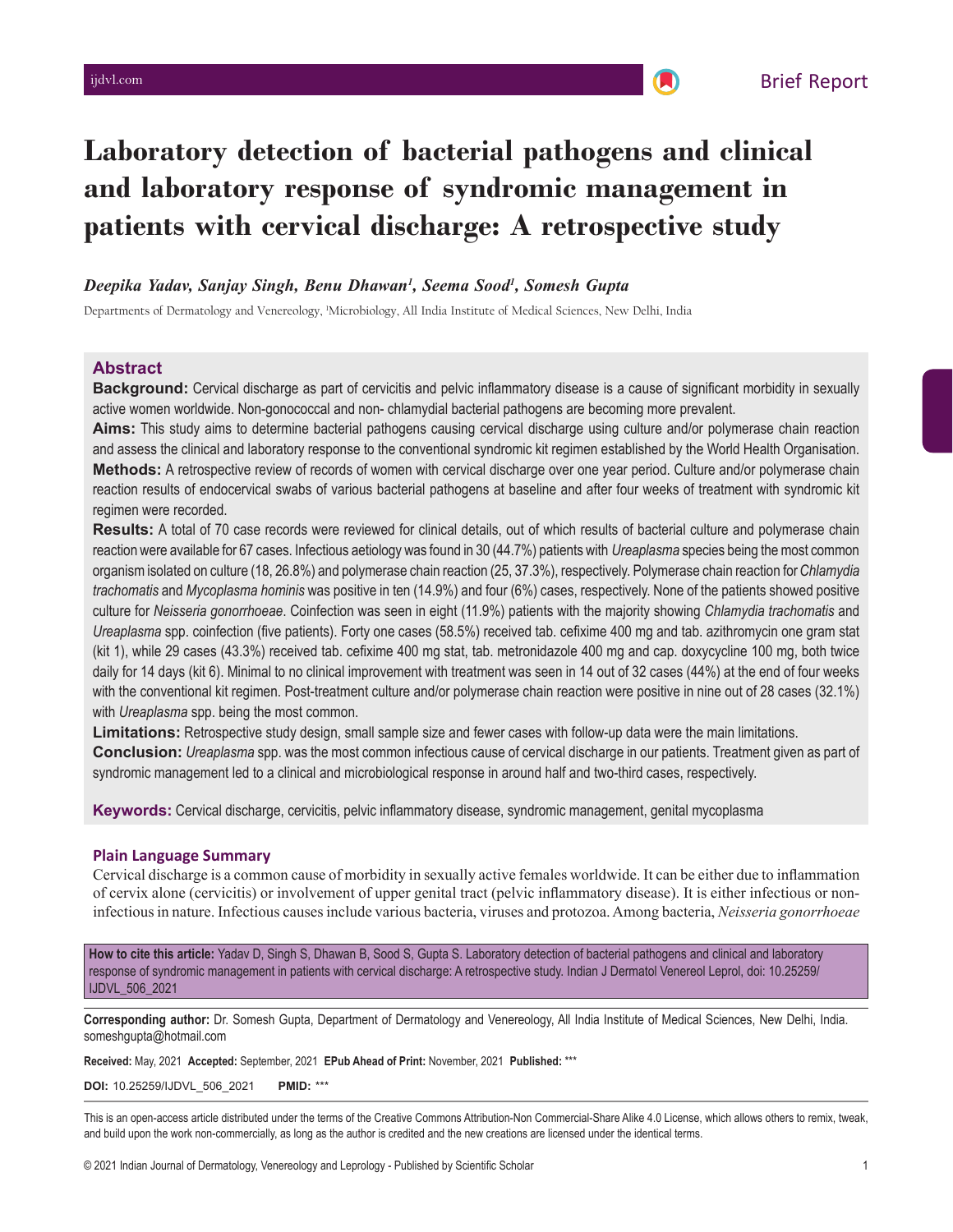and *Chlamydia trachomatis* are commonly implicated. However, other bacteria, especially genital mycoplasma (*Ureaplasma* spp., *Mycoplasma genitalium* and *Mycoplasma hominis*), are becoming more common. In India, cervical discharge is treated with a set of drugs (kit 1 or kit 6) as part of syndromic management under National Aids Control Organisation. The present study reviewed the bacterial causes of cervical discharge using culture and molecular methods and the response to treatment with syndromic kit regimen. We found an infectious cause in 30 out of 67 cases. *Ureaplasma* spp. was the most common agent isolated on culture in 18 cases and by molecular methods in 25 cases. Infection with *Chlamydia trachomatis* and *Mycoplasma hominis* was found in ten and four cases, respectively. None of the cases showed infection with *Neisseria gonorrhoeae*. Coinfection with two or more organisms was seen in eight cases. Forty one cases received kit 1, while 29 cases took kit 6. No clinical improvement was seen in 14 out of 32 cases after one month of treatment. *Ureaplasma* spp. was the most common organism isolated at follow-up.

#### **Introduction**

Cervical discharge as part of cervicitis (CS) or pelvic inflammatory disease is a significant cause of morbidity in sexually active women worldwide. Syndromic management forms an essential cost-effective strategy to tackle sexually transmitted infections in developing countries. It involves identifying a particular sexually transmitted infection syndrome based on the constellation of signs and symptoms followed by its treatment with antimicrobial agents covering major pathogens responsible for the syndrome. In India, the National Aids Control Organisation attends to the sexually transmitted infection needs of the population based on syndromic management.<sup>1</sup> Under National Aids Control Organisation, cervical discharge and lower abdominal pain are two such syndromes representative of cervicitis and pelvic inflammatory disease, respectively. While cervical discharge syndrome is treated with tablet cefixime 400 mg and tablet azithromycin 1 gram stat (kit 1), lower abdominal pain syndrome is treated with tablet cefixime 400 mg stat, tablet metronidazole 400 mg and capsule doxycycline 100 mg, both twice daily for 14 days (kit 6).

Cervicitis is caused mainly by bacterial pathogens although viruses such as herpes simplex virus, adenovirus, cytomegalovirus and protozoa (*Trichomonas vaginalis*) can be responsible in few cases. Among the bacterial pathogens, *Neisseria gonorrhoeae* and *Chlamydia trachomatis* are commonly implicated organisms. Nevertheless, nongonococcal, non-chlamydia cervicitis caused by organisms such as *Ureaplasma* spp., *Mycoplasma hominis* and *Mycoplasma genitalium* is becoming common. The importance of isolating these newer pathogens lies in the fact that some of these are resistant to usual antibiotics used for the treatment of cervical discharge, especially in the context of syndromic management. If left untreated, these organisms may severely impact maternal and reproductive health and additionally lead to increased acquisition and transmission of human immunodeficiency virus.

Similarly, the primary organisms causing pelvic inflammatory disease include *Neisseria gonorrhoeae* and *Chlamydia trachomatis*, although anaerobes have also been implicated as secondary organisms.

Here, we present a retrospective study conducted to determine the bacterial pathogens causing cervicitis or pelvic inflammatory disease and to assess the clinical and laboratory response to the conventional kit regimen established by National Aids Control Organisation.

## **Methods**

This was a retrospective review of records of cases of cervical discharge/lower abdominal pain (either cervicitis or pelvic inflammatory disease cases) who visited the sexually transmitted disease clinic of All India Institute of Medical Sciences, New Delhi, between December 2016 and November 2017. Records of women with complaints of vaginal discharge and/or lower abdominal pain who were subsequently found to have cervical discharge on per speculum examination and had >30 polymorpho-leucocytes per high-power field on microscopy of endocervical swab were included in the study. Cervicitis was defined as the presence of purulent or mucopurulent discharge at the cervical os and/or sustained endocervical bleeding easily induced by gentle manipulation. Those patients who, in addition to cervical discharge, had lower abdominal pain, cervical motion tenderness or adnexal tenderness on pelvic examination were classified as pelvic inflammatory disease. The records of these cases were searched for details of history, examination (especially concerning sexually transmitted infections) and treatment received (kit 1 or 6). All patients were advised abstinence till the follow-up visit and partner treatment was given, wherever indicated, as part of routine care. The results of the culture and polymerase chain reaction of endocervical smears were collected. *Neisseria gonorrhoeae* was cultured on modified Thayer-Martin medium containing vancomycin, colistin, nystatin, trimethoprim inhibitors and chocolate agar (Columbia agar base plus sheep blood). Oxidase superoxol test and rapid carbohydrate utilisation test were used for confirmation of isolates. Pleuropneumonia-like organisms medium broth (Difco, USA) containing urea and arginine was used for the culture of *Ureaplasma* spp. and *Mycoplasma hominis,* respectively. For polymerase chain reaction, DNA was extracted using the QIAamp Mini Kit (QIAGEN, Hilden, Germany) and stored at −20°C till further use. A multiplex polymerase chain reaction targeting the urease gene of *Ureaplasma* spp. and 16Sr DNA of *Mycoplasma hominis* was performed. For *Chlamydia trachomatis*, a DNA polymerase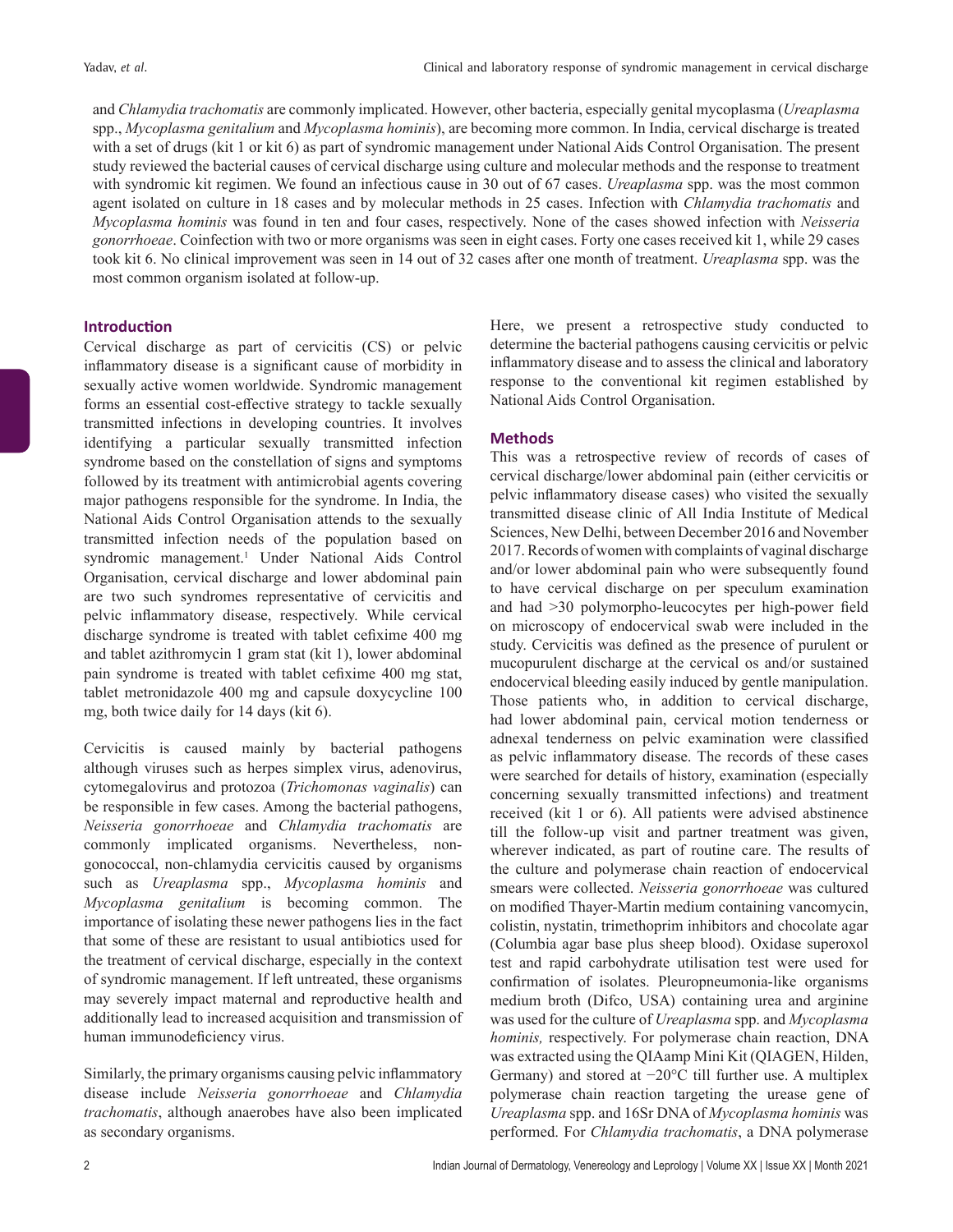**Table 1: Demographic and clinical profile of cases and**

chain reaction was performed targeting the cryptic plasmid using primers KL‐1 and KL‐2 and confirmed by a second polymerase chain reaction targeting the ompA gene. Cases with incomplete clinical, treatment and microbiological records, as also those with sexually transmitted diseases other than cervicitis or pelvic inflammatory disease were excluded from the study. Clinical and microbiological records were reviewed after four weeks of initial treatment for the assessment of treatment response. Descriptive statistics were used for the analysis of the data collected.

## **Results**

A total of 70 case records were reviewed with a mean age of 33.2 years (19–57 years). The majority of the women had non-foul-smelling discharge (59, 84.3%) in a moderate amount (33, 47.1%) with white colour (37, 52.9%) being most common followed by yellowish (17, 24.3%) colour. Cervical erosion and tenderness were seen in 12 (17.4%) and 17 (24.3%) cases, respectively [Table 1].

Bacterial culture and polymerase chain reaction results of 67 cases (cervical discharge: 41 cases and pelvic inflammatory disease: 26 cases) were available for final analysis. Out of 67 cases, infectious aetiology was found in 30 (44.7%) patients. *Ureaplasma* spp. was the most common organism isolated on culture (18, 26.8%) followed by *Mycoplasma hominis* (3, 4.5%). Similarly, polymerase chain reaction for *Ureaplasma* spp., *Mycoplasma hominis* and *Chlamydia trachomatis* was positive in 25 (37.3%), 4 (6%) and 10 (14.9%) patients, respectively. None of the cases showed positive culture for *Neisseria gonorrhoeae* [Table 2]. Coinfection was seen in eight cases (11.9%) with the majority showing *Chlamydia trachomatis* and *Ureaplasma* spp. coinfection (five patients). One patient each showed coinfection with *Chlamydia trachomatis* and *Mycoplasma hominis*; *Ureaplasma* spp. and *Mycoplasma hominis*; *Chlamydia trachomatis*, *Mycoplasma hominis* and *Ureaplasma* spp., respectively.

Syndromic treatment was given to all 70 patients, 41 cases (58.5%) received kit 1 and the remaining 29 cases (43.3%) received kit 6. The record for clinical response after four weeks of treatment was available in 32 patients, of which 15 (46.9%) patients showed complete improvement while 14 (43.8%) patients showed minimal to no clinical improvement [Table 1].

Repeat investigations for test of cure were sent in 28 patients at the end of four weeks, of which an infectious aetiology was found in nine (32.1%). Post-treatment culture for *Ureaplasma* spp. and *Mycoplasma hominis* was positive in six (21.4%) and two (7.1%) patients, respectively. Polymerase chain reaction for *Ureaplasma* spp.*, Mycoplasma hominis* and *Chlamydia trachomatis* was positive in eight  $(28.5\%)$ , two  $(7.1\%)$  and one  $(3.6\%)$  patients, respectively [Table 3]. Few of these cases showed positivity at followup, while being negative at baseline (two cases: *Mycoplasma* 

| controls                                            |                            |
|-----------------------------------------------------|----------------------------|
| <b>Feature</b>                                      | Cases,<br><i>n</i> =70 (%) |
| Mean age (range)                                    | 33.2 years<br>$(19 - 57)$  |
| Heterosexual exposure                               | 70 (100)                   |
| Women having sex with women                         | 0(0)                       |
| Extramarital exposure                               | 13 (19.4)                  |
| Premarital exposure                                 | 5(7.1)                     |
| Penovaginal sexual contact                          | 70 (100)                   |
| Peno-oral sexual contact                            | 5(7.1)                     |
| Penoanal sexual contact                             | 1(1.4)                     |
| Barrier protection use                              | 42 (60)                    |
| Total no. of partners (average)                     | 1.3                        |
| Total no. of partners (range)                       | $1 - 6$                    |
| History of the past sexually transmitted infections | 17 (24.3)                  |
| Family type                                         |                            |
| Nuclear                                             | 38 (54.3)                  |
| Joint                                               | 32 (45.7)                  |
| History of abortion                                 | 36 (51.4)                  |
| History of infertility                              | 2(2.9)                     |
| History of intrauterine death                       | 10(14.3)                   |
| History of use of intrauterine contraceptive device | 16(22.9)                   |
| History of dyspareunia                              | 28 (40)                    |
| History of dysuria                                  | 21 (30)                    |
| Lower abdominal pain                                | 29 (41.4)                  |
| Fever                                               | 9(12.9)                    |
| Substance abuse                                     | 3(4.3)                     |
| History of chronic illness                          | 20 (28.6)                  |
| Colour of cervical discharge                        |                            |
| Whitish                                             | 37 (52.9)                  |
| Yellow                                              | 17 (24.3)                  |
| Slightly yellow                                     | 14(20)                     |
| Greyish                                             | 2(2.9)                     |
| Smell of discharge                                  |                            |
| Non-foul                                            | 59 (84.3)                  |
| Foul                                                | 11 (15.7)                  |
| Amount of discharge                                 |                            |
| Mild                                                | 22 (31.4)                  |
| Moderate                                            | 33 (47.1)                  |
| Profuse                                             | 15(21.4)                   |
| Cervical erosion                                    | 12(17.4)                   |
| Cervical tenderness                                 | 17(24.3)                   |
| Treatment received                                  | KIT 1: 41 (58.5)           |
|                                                     | KIT 6: 29 (41.4)           |
| Clinical improvement                                |                            |
| Complete                                            | 15/32 (46.9)               |
| Moderate                                            | 3/32(9.4)                  |
| Minimal to none                                     | 14/32(43.8)                |

*hominis* culture and polymerase chain reaction; two cases: *Ureaplasma* species polymerase chain reaction and one case: *Chlamydia trachomatis* polymerase chain reaction). Two patients showed coinfection, one each with *Mycoplasma*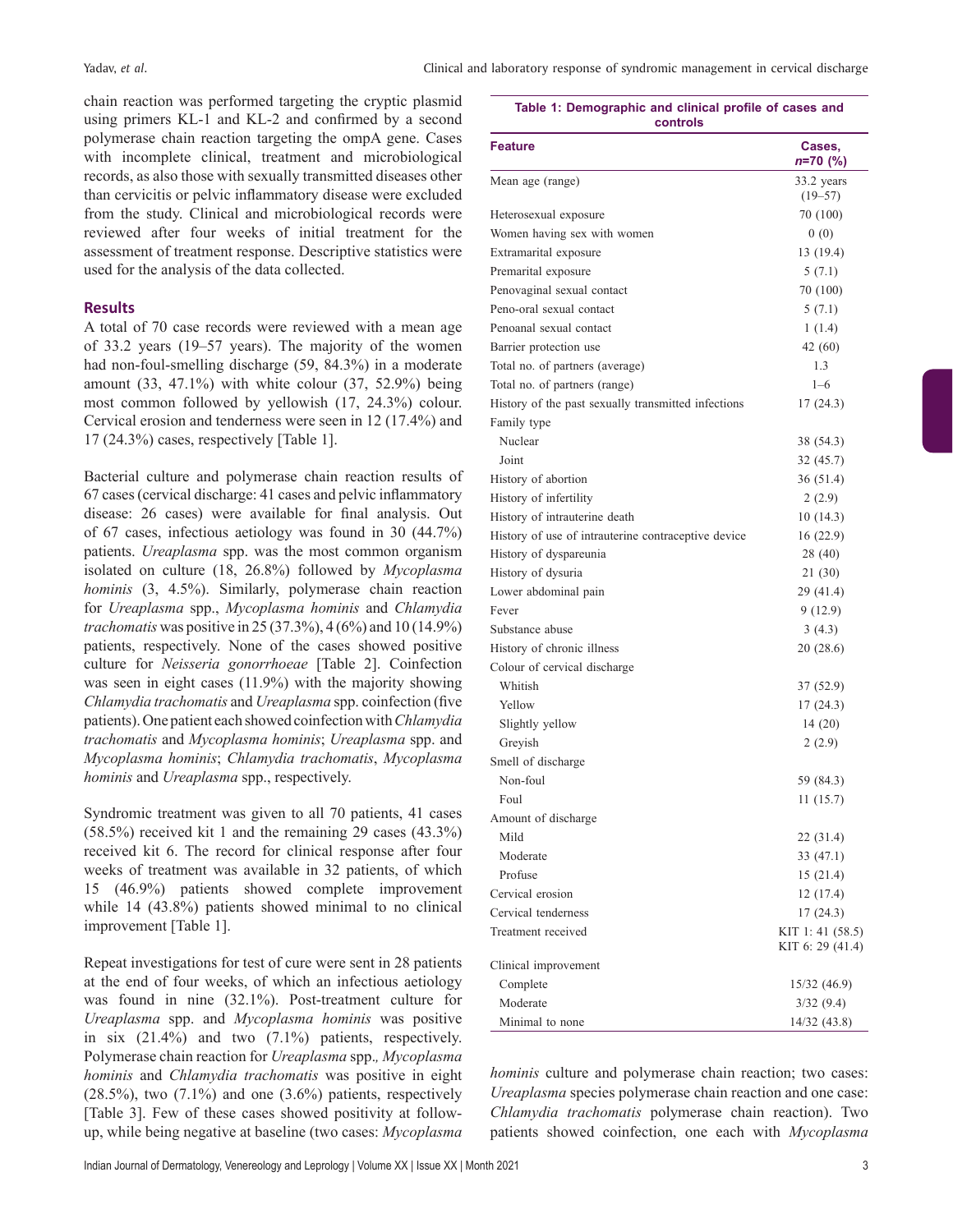Yadav, *et al*. Clinical and laboratory response of syndromic management in cervical discharge

| Table 2: Pre-treatment results of culture and molecular tests of endocervical swabs |                     |                          |                            |  |  |
|-------------------------------------------------------------------------------------|---------------------|--------------------------|----------------------------|--|--|
|                                                                                     | <b>Total cases,</b> | <b>Cervicitis cases,</b> | <b>Pelvic inflammatory</b> |  |  |
|                                                                                     | $n = 67$ (%)        | $n = 41$ (%)             | disease cases,             |  |  |
|                                                                                     |                     |                          | $n = 26$ (%)               |  |  |
| Infectious aetiology                                                                | 30(44.7)            | 15(36.5)                 | 15(57.6)                   |  |  |
| Mycoplasma hominis (culture)                                                        | 3(4.5)              | 1(2.4)                   | 2(7.6)                     |  |  |
| Mycoplasma hominis ( $PCR\#$ )                                                      | 4(6)                | 2(4.9)                   | 2(7.6)                     |  |  |
| <i>Ureaplasma</i> species (culture)                                                 | 18(26.8)            | 9(21.9)                  | 9(34.6)                    |  |  |
| <i>Ureaplasma</i> species $(PCR^*)$                                                 | 25(37.3)            | 12(29.3)                 | 13(50)                     |  |  |
| Chlamydia trachomatis ( $PCR*$ )                                                    | 10(14.9)            | 5(12.2)                  | 5(19.2)                    |  |  |
| Neisseria gonorrhoeae (culture)                                                     | 0(0)                | 0(0)                     | 0(0)                       |  |  |
| #PCR: Polymerase chain reaction                                                     |                     |                          |                            |  |  |

# PCR: Polymerase chain reaction

| Table 3: Post-treatment results of culture and molecular tests of endocervical swabs |                        |                             |                                              |  |  |
|--------------------------------------------------------------------------------------|------------------------|-----------------------------|----------------------------------------------|--|--|
|                                                                                      | <b>Total</b><br>cases, | <b>Cervicitis</b><br>cases, | <b>Pelvic inflammatory disease</b><br>cases, |  |  |
|                                                                                      | $n=28$ (%)             | $n=13$ (%)                  | $n=15$ (%)                                   |  |  |
| Infectious aetiology                                                                 | 9(32.1)                | 5(38.4)                     | 4(26.6)                                      |  |  |
| <i>Mycoplasma hominis</i> (culture)                                                  | 2(7.1)                 | 1(7.6)                      | 1(6.6)                                       |  |  |
| $Mvcoplasma hominis (PCR*)$                                                          | 2(7.1)                 | 1(7.6)                      | 1(6.6)                                       |  |  |
| <i>Ureaplasma</i> species (culture)                                                  | 6(21.4)                | 4(30.7)                     | 2(13.3)                                      |  |  |
| <i>Ureaplasma</i> species $(PCR^*)$                                                  | 8(28.5)                | 5(38.4)                     | 3(20)                                        |  |  |
| Chlamydia trachomatis (PCR <sup>*</sup> )                                            | 1(3.6)                 | 1(7.6)                      | 0(0)                                         |  |  |
| Neisseria gonorrhoeae (culture)                                                      | 0(0)                   | 0(0)                        | 0(0)                                         |  |  |

\*PCR: Polymerase chain reaction

*hominis* and *Ureaplasma* spp. and *Chlamydia trachomatis* and *Ureaplasma* spp., respectively.

## **Discussion**

Cervical discharge seen in CS and pelvic inflammatory disease is a significant cause of morbidity in sexually active women worldwide. Among the demographic data, the common risk factors found were non-usage of barrier protection (28 cases, 40%), history of past sexually transmitted infections (17 cases, 24.3%) and extramarital exposure (13 cases, 19%). Infectious aetiology could not be established in a large proportion of patients primarily due to lack of laboratory facilities. In our study, an infectious cause was found in 46% of cases, which is higher than in previous studies, 39% and 20%, respectively.<sup>2,3</sup> A plausible explanation could be the availability and use of highly sensitive nuclear amplification methods, as our centre is a tertiary care hospital. Over the years, more and more studies have detected non-gonococcal, non-chlamydial causes of cervical discharge.3-5 We found *Ureaplasma* spp. as the most common isolate detected in around 37% of cases followed by *Chlamydia trachomatis* in 15% and *Mycoplasma hominis* in 6%. McIver *et al.* found genital mycoplasma using multiplex polymerase chain reaction in 135 out of 175 (77%) women attending sexually transmitted infection clinics. *Ureaplasma parvum* was the most common organism (93/175, 53%) followed by *Mycoplasma hominis* (13/175, 7.4%).4 Similar results were obtained by Leli *et al*. in 1761 symptomatic women (*Ureaplasma parvum*: 38.3%, *Ureaplasma urealyticum*: 9%, *Mycoplasma hominis*:

8.6% and *Mycoplasma genitalium*: 0.6%).<sup>5</sup> In a recent Chinese study, *Ureaplasma urealyticum* was found in 62% of patients and *Chlamydia trachomatis* in 10%, using real-time polymerase chain reaction.<sup>6</sup> However, lower rates of genital mycoplasma were noted in an Indian study by Arif *et al*. Among 218 endocervical swabs, *Ureaplasma* spp., *Mycoplasma hominis*, *Chlamydia trachomatis* and *Neisseria gonorrhoeae* were found in 5.6%, 2.6%, 8% and 3%, respectively.3 Notably, culture for *N. gonorrhoea* was negative in all patients. Bhargava *et al*. found low positivity rate (<0.5%) for detecting *N. gonorrhoea* by culture and/or microscopy in women with vaginal or cervical discharge.<sup>7</sup> In another study from India, *Neisseria gonorrhoeae* was not detected using culture and/or microscopy in 319 women with vaginal discharge syndrome.<sup>8</sup> Such low positivity rates using two modalities (culture and microscopy) once again raises the issue of over-treatment with syndromic management, even though low positivity rates could be improved by using molecular methods like polymerase chain reaction. Regarding coinfection, we noted it in 12% of cases, with coinfection by *Ureaplasma*  spp. and *Chlamydia trachomatis* being the most common. Arif *et al.* found coinfection in 2% with *Ureaplasma and Chlamydia trachomatis* being the most common organisms.3 Cai *et al.* found *Ureaplasma* and *Chlamydia trachomatis* coinfection in 7.3% of cases.<sup>6</sup> The coinfection of *Chlamydia trachomatis* with *Ureaplasma* has survival advantage as indicated in a few studies.<sup>9</sup>

Besides establishing the bacterial aetiology of cervical discharge, our study also looked at the clinical and laboratory